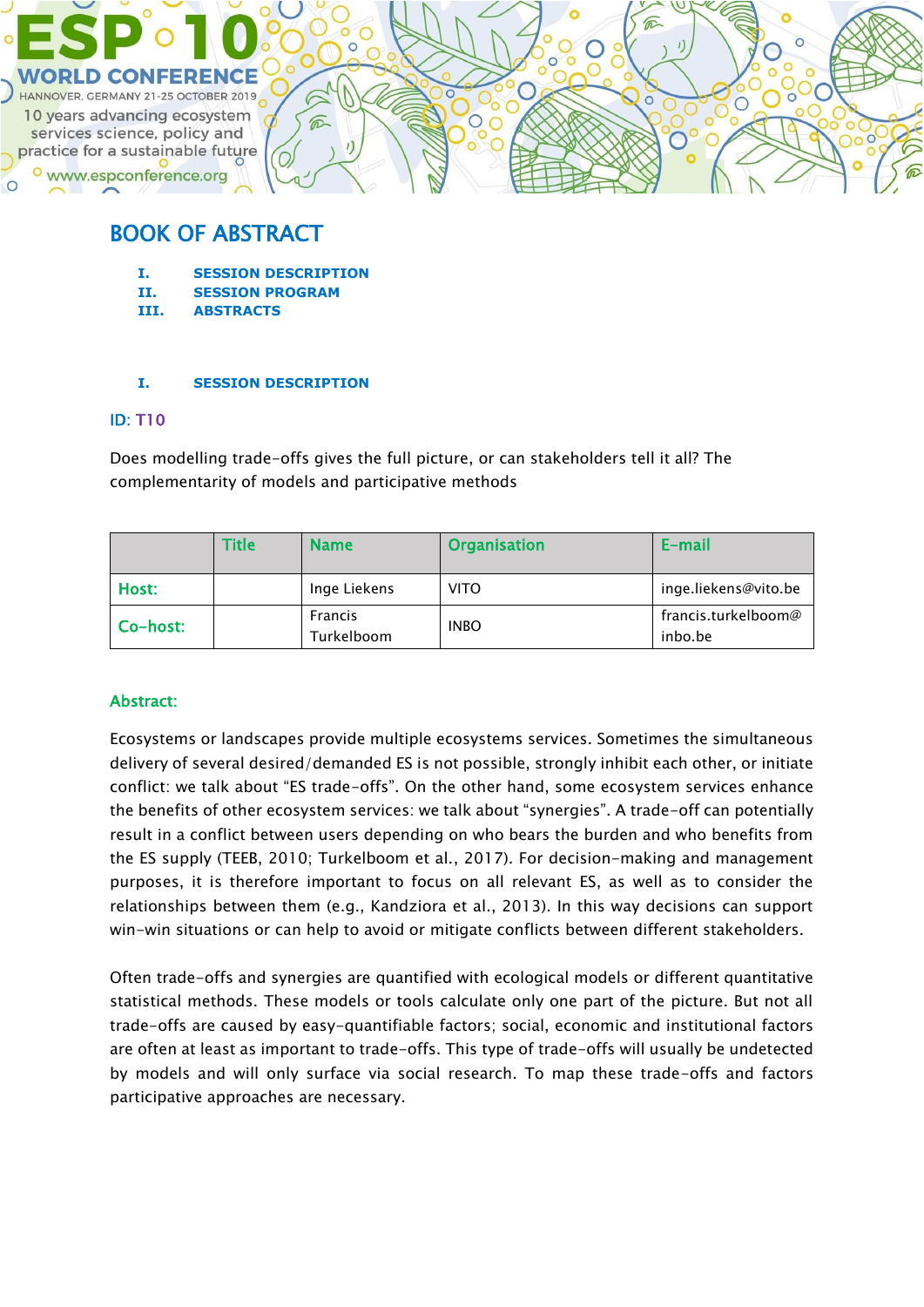

Both methods are therefore very complementary to each other. This workshop illustrates the necessity and complementarity of both ecological models/trade off tools and social methods through case studies.

We welcome abstracts that either combine models and participatory trade-off research, or abstracts that focus on one approach (e.g. models) and reflect upon shortcomings that can be addressed by another method (e.g. social research) or vice versa.

During an interactive part of the session we want to capture tips and tricks to identify proper combination of approaches, and to communicate results to stakeholders and policy makers.

## Goals and objectives of the session:

The overarching goal of the session is to explore how social and exact sciences can be complementary in finding trade-offs and synergies and are also needed to avoid unforeseen conflicts when realising spatial planning projects.

The objective of this session(s) is:

1. Showcase research which used both modelling, trade-off tools and participative methods to assist in spatial planning, or research that focus on one approach (e.g. models) and reflect upon shortcomings that can be addressed by another method (e.g. social research) or vice versa.

2. Discuss how we can integrate methods/results/data from different sources and communicate this in planning processes.

## Planned output / Deliverables:

Results of the discussions will be reported at the Thematic working group 10 ES in Trade-off analysis & Project evaluation.

A short list of Tips on combining methods and communicating trade-offs for scientists and policy will also be provided in T10

## Related to ESP Working Group/National Network:

[Thematic Working Group: TWG 10](https://www.es-partnership.org/community/workings-groups/thematic-working-groups/twg-10-trade-off-analysis-project-evaluation/) – ES in Trade-off analysis & Project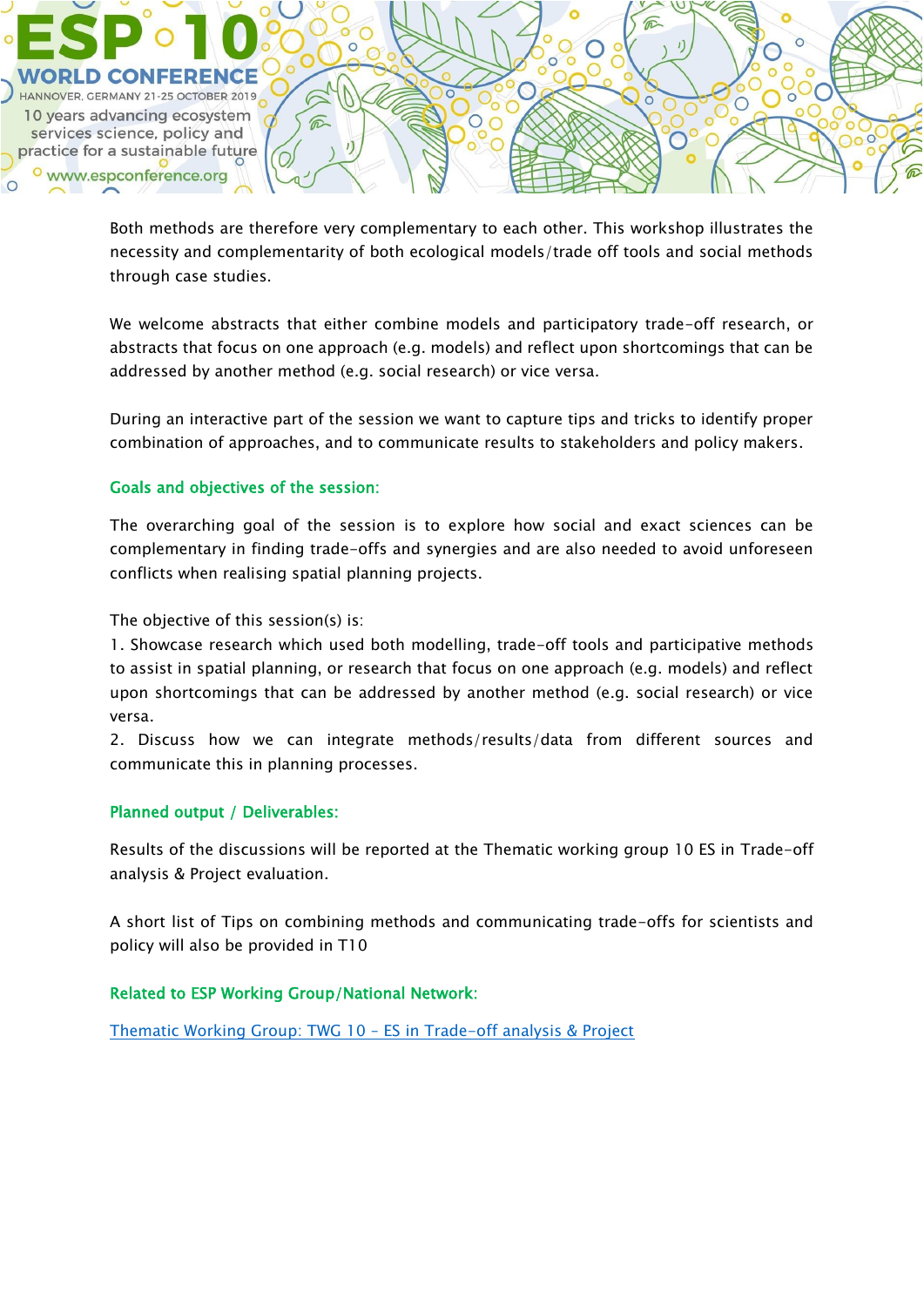

#### **II. SESSION PROGRAM**

Date of session: Friday, 25 October 2019 Time of session: 08:30 – 10:00

# Timetable speakers

<sup>o</sup> www.espconference.org

 $\circ$ 

| Time            | <b>First name Surname</b> |                       | <b>Organization</b>                                                                                | <b>Title of presentation</b>                                                                                                                                              |
|-----------------|---------------------------|-----------------------|----------------------------------------------------------------------------------------------------|---------------------------------------------------------------------------------------------------------------------------------------------------------------------------|
| 08:30-08:45     | Inge<br><b>Francis</b>    | Liekens<br>Turkelboom | <b>VITO</b><br><b>INBO</b>                                                                         | Trading off ecosystem services<br>models and social valuation methods:<br>Two sides of the same coin?                                                                     |
| $08:45-08:55$   | Nahleen                   | Lemke                 | Leibniz Centre<br>for Agricultural<br>Landscape<br>Research (ZALF)                                 | Setting up principles for an<br>integrative valuation approach to<br>facilitate cost-effective provision of<br>ecosystem services by collaborative<br>peatland management |
| 08:55-09:05     | Andrea                    | Kaim                  | University of<br>Bayreuth                                                                          | An agent-based model for alpine and<br>sub-alpine grassland management<br>under climate change                                                                            |
| $09:05 - 09:15$ | Johanna                   | Ballé-Béganton        | Univ Brest,<br>Ifremer, CNRS,<br><b>UMR 6308,</b><br>AMURE, IUEM,<br>29280,<br>Plouzane,<br>France | Engaging stakeholders and scientists<br>in participatory assessment for the<br>development of Blue and Green<br>Infrastructure Networks                                   |
| 09:15-09:20     |                           |                       |                                                                                                    | Q&A                                                                                                                                                                       |
| 09:20-10:00     | Francis Inge              | Turkelboom<br>Liekens | <b>INBO</b><br><b>VITO</b>                                                                         | Discussion on tips and tricks to<br>combine multiple methods to assess<br>trade-offs                                                                                      |

 $\mathbf{I}$ 

 $\circ$ 

 $\overline{O}C$ 

 $\rm _o^O$ 

 $\circ$ 

 $\circ$ ō

 $\overline{O}$ 

 $\bigcirc$ 

**PO**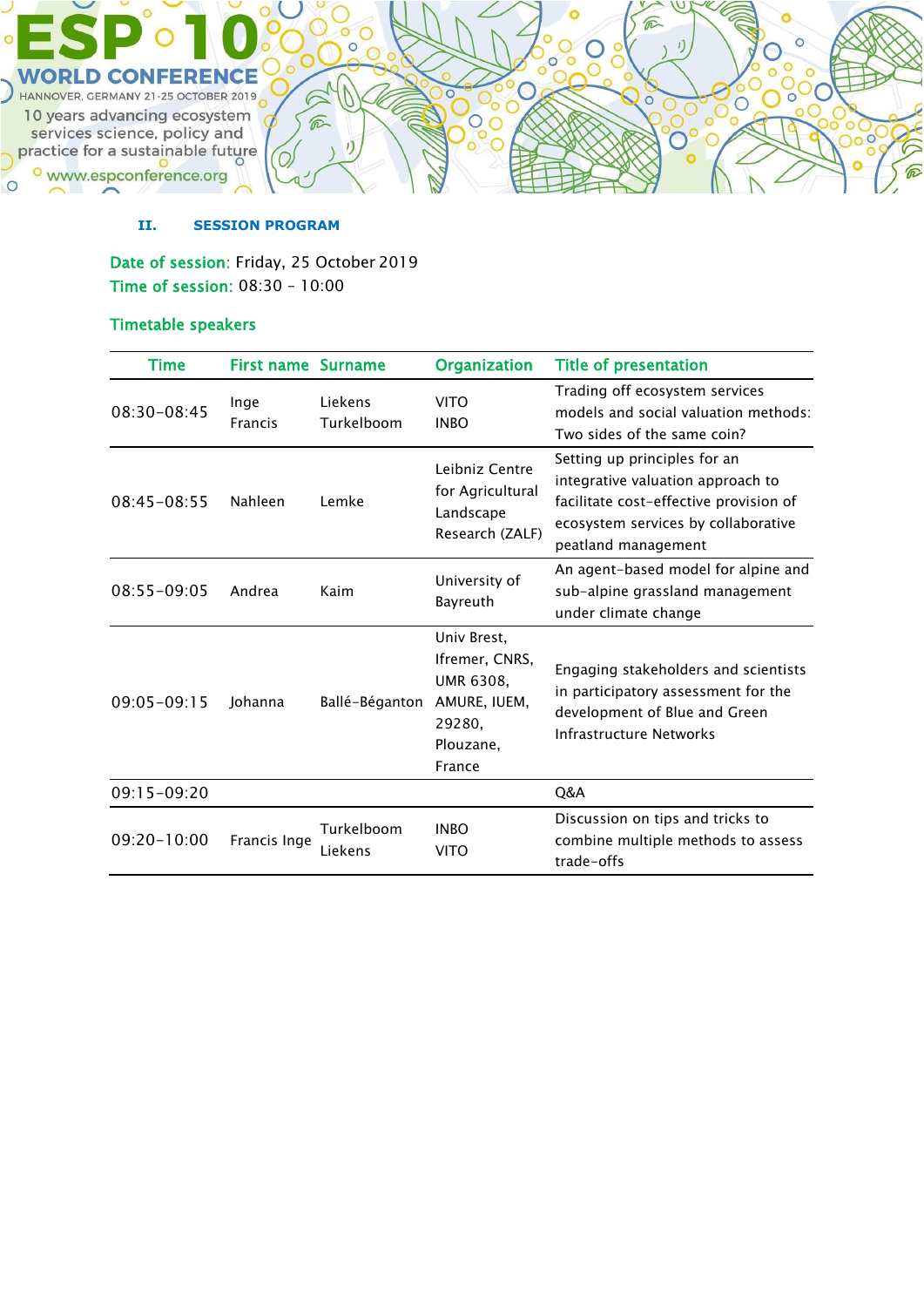

#### **III. ABSTRACTS**

*The abstracts appear in alphabetic order based on the last name of the first author. The first author is the presenting author unless indicated otherwise.*

#### 1. Type of submission: **Abstract**

T. Thematic Working Group sessions : T10 Does modelling trade-offs gives the full picture, or can stakeholders tell it all? The complementarity of models and participative methods

# Engaging stakeholders and scientists in participatory assessment for the development of Blue and Green Infrastructure Networks

First author: Johanna Ballé-Béganton Other author(s): Denis Bailly, Klervi Fustec, Alix Levain, Manuelle Philippe Affiliation: Univ Brest, Ifremer, CNRS, UMR 6308, AMURE, IUEM, 29280, Plouzane, France, France

Contact: johanna.beganton@univ-brest.fr

To face the growing loss of biodiversity and of ecosystem services, the European Union promotes the development of Blue and Green Infrastructures Networks (BGIN): strategically planned networks of natural and semi-natural areas designed to ensure a wide range of ecosystem services. According to the European Commission (2012), stakeholder participation will be crucial to the success of BGIN. BGIN development calls for originality in its process and particularly for distinctive participatory assessments of nature based solution on a territory. Planning such networks calls for knowledge on the possible restoration or preservation of ecosystem services. It must also take into account the social and economical implications and possible barriers, necessary trade-offs and potential synergies. Modelling tools complemented by social research are essential to support planning and decision making. However, for the implementation to take place, the process has to embrace transdisciplinarity, be imbedded in local policies and engage stakeholders at each step.

The Atlantic Interreg ALICE project is developing a multi-model platform to account for biodiversity and ecosystem services in aquatic and terrestrial landscape management scenarios. This modelling development is embedded in a stakeholder engagement framework that ensures pro-active interactions between scientists and stakeholders at each step of the project. Innovative landscape management has to find the right alchemy to sustain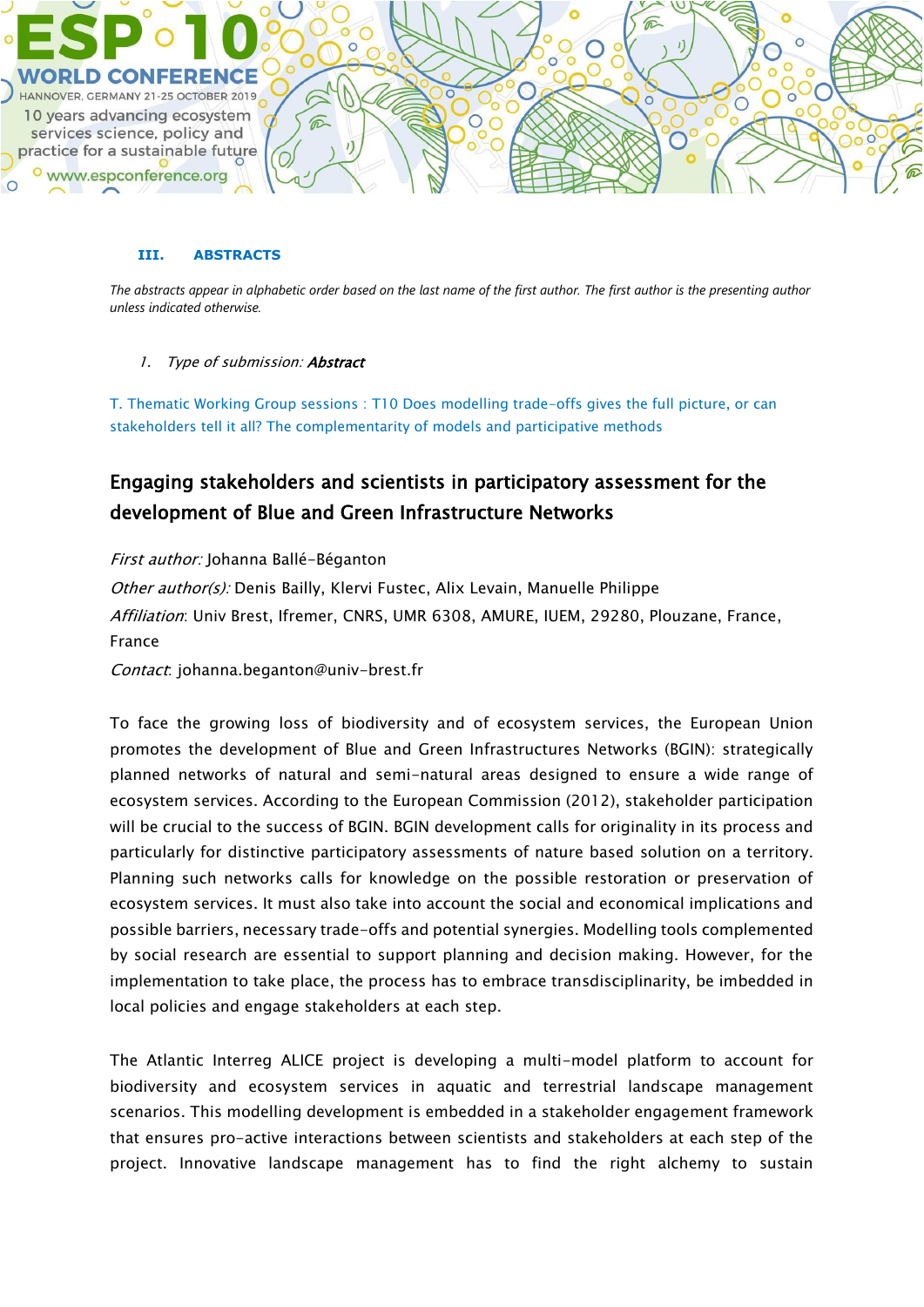

engagement while avoiding stakeholder fatigue, stay in adequacy with stakeholders needs, identify science knowledge gaps and better angle research focus, and create a dynamic discussion forum.

We will explore how research has not only to span several disciplines from environmental to social sciences but interact strongly with stakeholders and empower the discipline of transdisciplinarity with creative methodologies and tools. Based on the lessons learned from four case studies -in Ireland, France, Spain and Portugal- ALICE will produce a stakeholder engagement handbook: "Towards collaborative landscape management: Road map to a participatory assessment".

Keywords: Transdisciplinarity, participatory assessment, stakeholder engagement, Blue and Green Infrastructure Networks

#### 2. Type of submission: **Abstract**

T. Thematic Working Group sessions: T10 Does modelling trade-offs gives the full picture, or can stakeholders tell it all? The complementarity of models and participative methods

# An agent-based model for alpine and sub-alpine grassland management under climate change

First author: Andrea Kaim Other author(s): Thomas Schmitt, Thomas Koellner Affiliation: University of Bayreuth, Germany Contact: andrea.kaim@uni-bayreuth.de

Grassland forms a large proportion of the agricultural land in Bavaria, southern Germany and thus shapes a significant part of its cultural landscape. Moreover, it does not only produce economic gains from agricultural production such as fodder production and cattle farming, but also contributes to the protection of important ecosystem services such as soil fertility, clean water, climate regulation and biodiversity. However, the demand for agricultural production and other grassland-related services and functions can be conflicting. In fact, a major threat to the provisioning of ecosystem services (ES) is the damage originating from nutrient pollution caused by the application of fertilizers. Therefore, it is necessary to identify suitable strategies for grassland management, particularly under a changing climate. For this purpose, we developed an agent-based model (ABM) that was coupled with a bio-chemical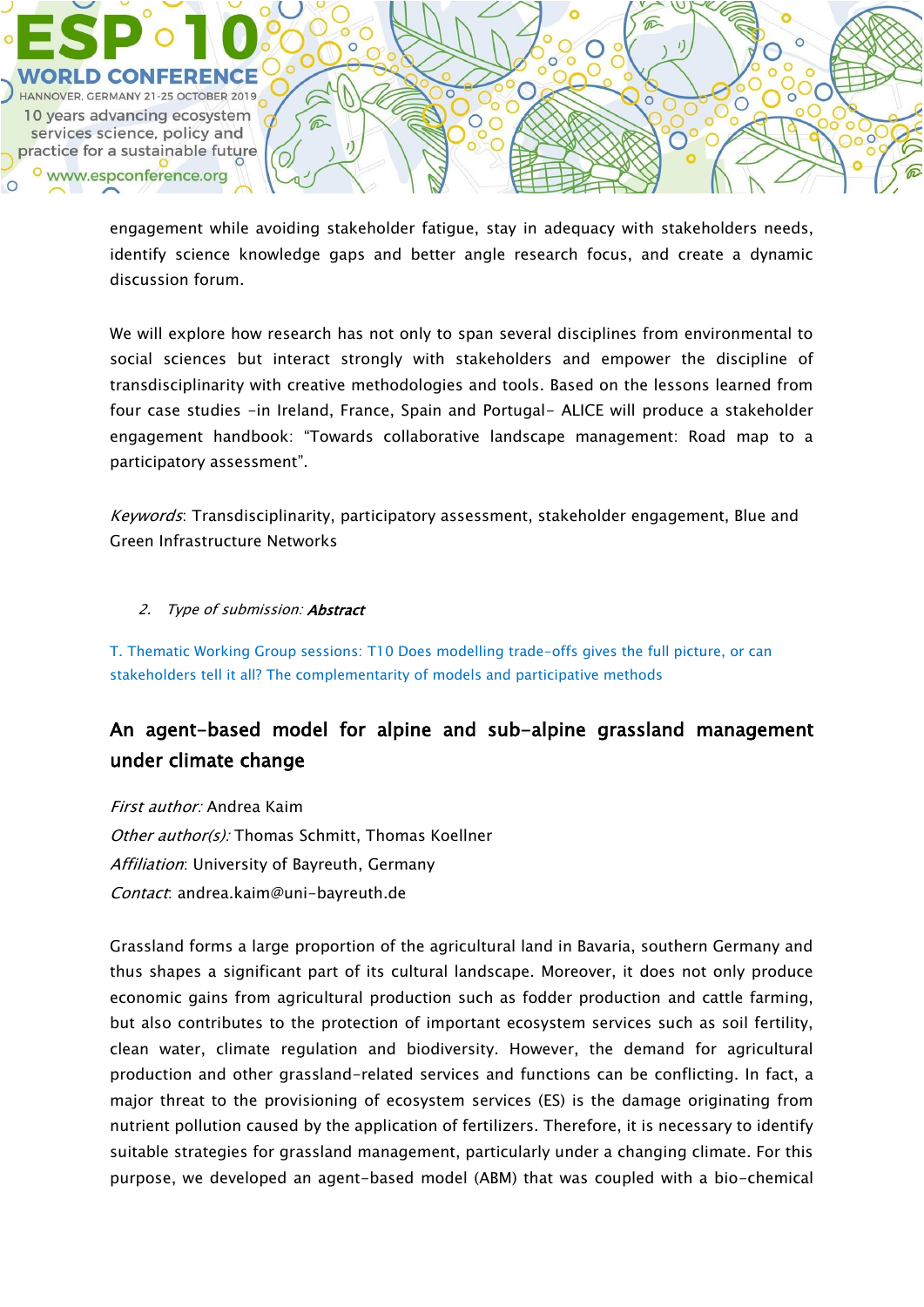

model and data from a stakeholder survey. The ABM models the effects of different policies on farmers' decisions for grassland management and what impact these have on grasslandrelated ES with a particular focus on spatially-explicit fertilizer outputs. We applied the model to the Ammer watershed in Bavaria. First results show that grasslands in sub-alpine regions are mainly intensively used with application of organic and mineral fertilizer whereas alpine grasslands are primarily extensively used and more likely to receive funding from agrienvironmental measures. In the next step, we will run the model for different climate scenarios. The results of this socio-economic ABM are useful to assess potential impacts of policies on grassland management and can serve as a supporting tool for the identification of suitable policy measures, but also for farmers' decision making. Furthermore, the ABM can be used for the interaction with farmers, policy makers and experts since it provides quantitative data on Nitrogen output coupled with real-world maps in a graphical user interface.

Keywords: agent-based modelling, grassland management, decision making, fertilization

## 3. Type of submission: **Abstract**

 $\sqrt{n}$ 

T. Thematic Working Group sessions: T10 Does modelling trade-offs gives the full picture, or can stakeholders tell it all? The complementarity of models and participative methods

# Setting up principles for an integrative valuation approach to facilitate costeffective provision of ecosystem services by collaborative peatland management

First author: Nahleen Lemke Other author(s): Claudia Sattler, Bettina Matzdorf Affiliation: Leibniz Centre for Agricultural Landscape Research (ZALF), Germany Contact: nahleen.lemke@zalf.de

Managed peatlands are important ecosystems, providing synergies between soil, water, climate and biodiversity-related ecosystem services (ES). Providing most of these ES be-comes only effective at landscape scale, embedded into a socio-economic system with its own values and demands. Peatland management (PM) causes trade-offs between ES, as mainly supported by single-farm oriented EU agri-environment schemes, lacking capacity to support multiple ES, neglecting the promising role of PM at landscape scale as im-portant land use based GHG mitigation option. As of yet, only few countries in the EU tackle environmental issues at landscape scale as collaborative approaches although wide-ly researched and proven to be a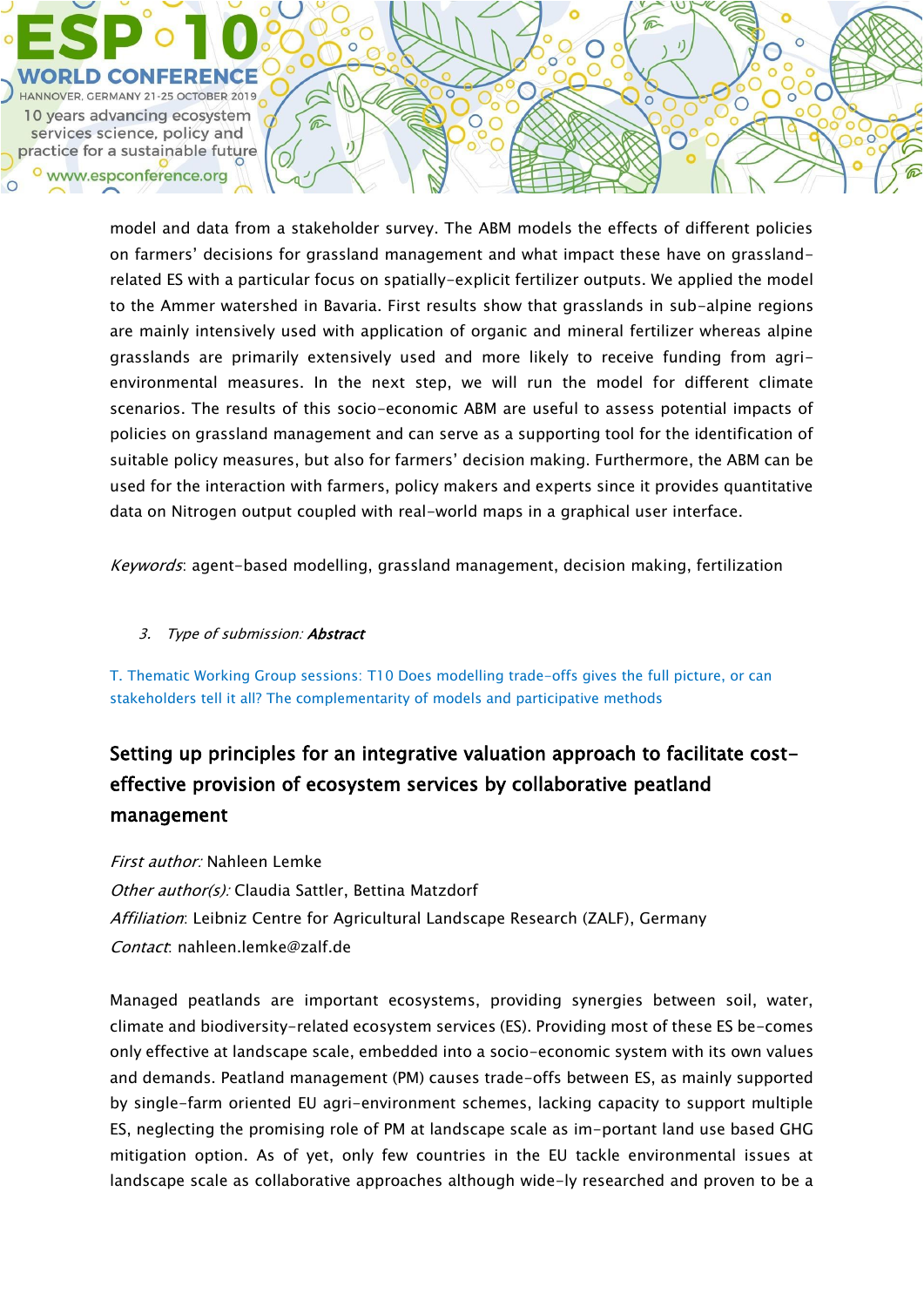

valuable concept, increasing synergies between multiple ES and its socio-economic environment.

 $\sqrt{n}$ 

 $\subset$ 

⋒

ō

O

The objective of this study is to provide principles for an integrative valuation approach to facilitate a cost-effective provision of ES by collaborative PM. Considering new ways to support collaborative decision making, we ask the following research questions: i) Which methods are suitable for an integrative ES valuation approach to map spatially-explicit effects of different PM practices to support multiple ES at landscape scale? ii) How can such an approach support the innovation process of developing a regional collaborative peatland payment for ecosystem services scheme (PES)?

Following a knowledge co-production approach, we integrate different stakeholder groups throughout the process of method selection and application for developing the integrative approach, to include regional knowledge and demands towards the outcomes of ES quantification and mapping. To avoid trade-offs between ES, we develop 'climate-friendly' PM scenarios with stakeholder groups in a participatory process. Our approach will be tested in a case study in Brandenburg, Germany to prove its applicability for initiating a process of collaboration between peatland managers and other stakeholders. Following these principles, a cost-effective provision of peatland ES should be facilitated which informs political decision makers.

Keywords: integrative valuation approach, ecosystem service quantification, knowledge coproduction, collaboration